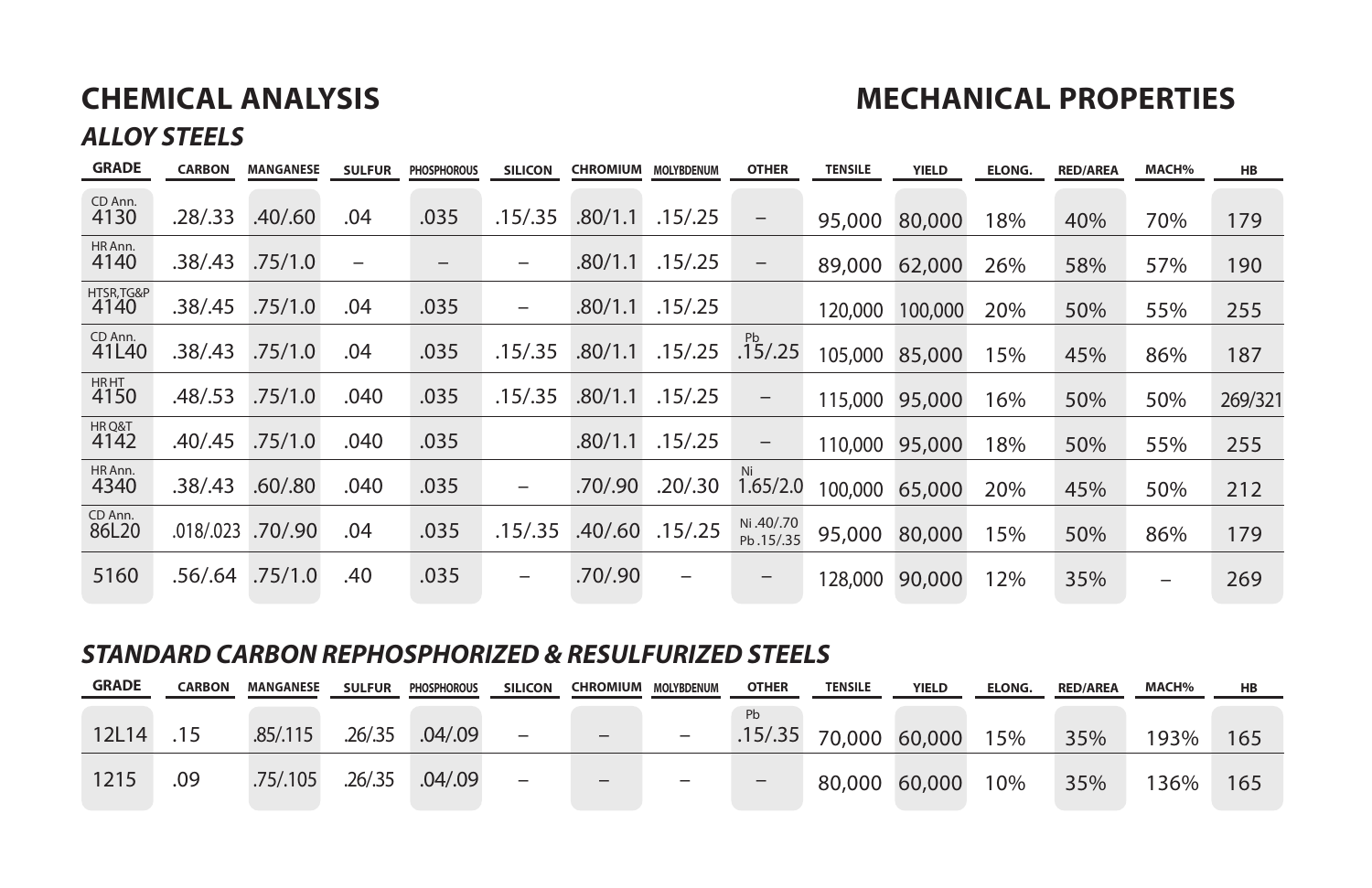## **CHEMICAL ANALYSIS MECHANICAL PROPERTIES**

### *STANDARD CARBON & RESULFURIZED STEELS*

| <b>GRADE</b>        | <b>CARBON</b> | <b>MANGANESE</b> | <b>SULFUR</b> | <b>PHOSPHOROUS</b> | <b>SILICON</b>           |                              | <b>CHROMIUM MOLYBDENUM</b> | <b>OTHER</b>    | <b>TENSILE</b>    | <b>YIELD</b>         | <b>ELONG.</b> | <b>RED/AREA</b>   | MACH%                    | <b>HB</b> |
|---------------------|---------------|------------------|---------------|--------------------|--------------------------|------------------------------|----------------------------|-----------------|-------------------|----------------------|---------------|-------------------|--------------------------|-----------|
| CD<br>1018          | .15/.20       | .60/.90          | .050          | .040               | $\overline{\phantom{0}}$ |                              |                            |                 | 64,000            | 54,000               | 5%            | 40%               | 66%                      | 126       |
| HR<br>1020          | .18/.23       | .30/0.60         | .050          | .040               |                          | -                            |                            |                 | 54,000            | 30,000               | 25%           | 50%               | 52%                      | 111       |
| TG&P<br>1045        | .43/.50       | .60/0.90         | .050          | .040               | -                        | $\overline{\phantom{m}}$     |                            |                 |                   | 91,000 77,000        | 12%           | 35/45             | 56%                      | 179       |
| <b>HR</b><br>$A-36$ | .26/.29       | .60/.90          | .050          | .040               | -                        | $\qquad \qquad \blacksquare$ |                            |                 | 58,000/<br>80,000 | <b>MIN</b><br>36,000 | 21%           | $\qquad \qquad -$ | $\overline{\phantom{0}}$ | 116-167   |
| Stressproof®        | .40/0.48      | 1.35/1.65        | .24/0.33      | .040               | .15/.30                  | $\qquad \qquad -$            | $\overline{\phantom{0}}$   | Ni<br>.006/.009 | 132,300           | 100,000              | 2%            | 34%               | 83%                      | 269       |

#### *STAINLESS STEELS*

| <b>GRADE</b> | <b>CARBON</b> | MANGANESE | <b>SULFUR</b> | <b>PHOSPHOROUS</b> | <b>SILICON</b> | <b>CHROMIUM</b> | <b>MOLYBDENUM</b> | <b>OTHER</b>                            | <b>TENSILE</b>     | <b>YIELD</b>      | <b>ELONG.</b> | <b>RED/AREA</b> | MACH% | HB      |
|--------------|---------------|-----------|---------------|--------------------|----------------|-----------------|-------------------|-----------------------------------------|--------------------|-------------------|---------------|-----------------|-------|---------|
| 303          | 15            | 2.00      | .15           | .20                | .00.           | 17.0/19.0       | .75               | Ni<br>8.0/10.0                          | 85,000/<br>95,000  | 30,000/<br>40,000 | 45/55         | 50/60           | 73%   | 160/180 |
| 304          | .08           | 2.00      | .030          | .045               | .00.           | 18.0/20.0       |                   | Ni 8.0/10.5<br>N.10                     | 80,000/<br>90,000  | 30,000/<br>40,000 | 55/65         | 65/75           | 45%   | 150/180 |
| 316          | .08           | 2.00      | .030          | .045               | 00. ا          | 16.0/18.0       | 2.0/3.0           | Ni 10.0/<br>14.0                        | 75,000/<br>90,000  | 30,000/<br>40,000 | 40/50         | 60/70           | 40%   | 150/180 |
| 416          | .15           | 1.25      | .15           | .060               | .00            | 12.0/14.0       |                   | N.10<br>Zr or Mo<br>.60                 | 80,000/<br>100,000 | 55,000/<br>65,000 | 5/25          | 40/50           | 90%   | 190/220 |
| 440C         | .95/1.20      | 1.00      | .030          | .040               | 00. ا          | 16.0/18.0       | .75               | $\qquad \qquad \  \  \, -\qquad \qquad$ | 10,000             | 65,000            | 4%            | 25%             | 40%   | 260     |